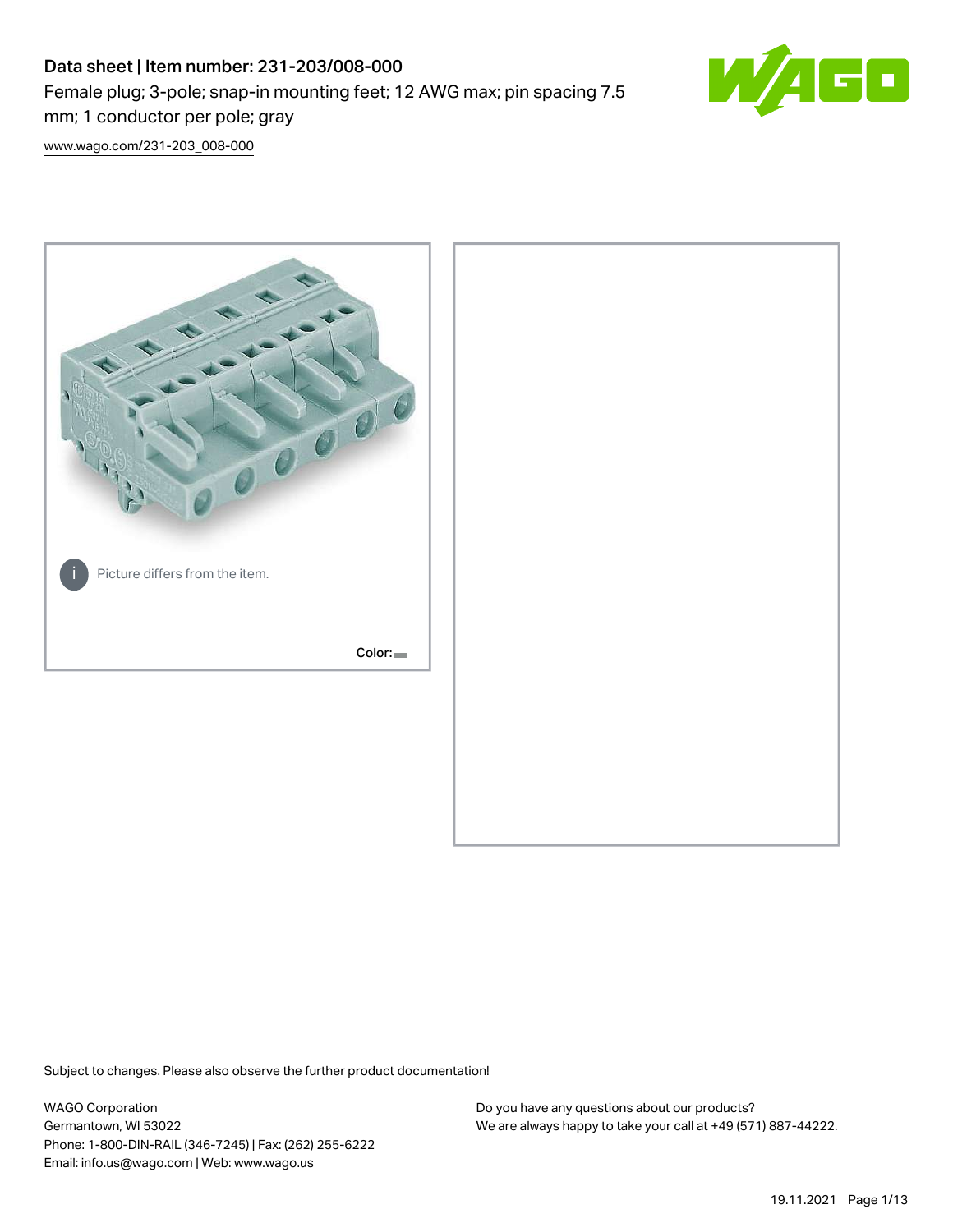

Dimensions in mm

 $L =$  (pole no.  $-1$ ) x pin spacing  $+5$  mm  $+ 1.5$  mm

2- to 3-pole female connectors – one latch only

### Item description

- **Universal connection for all conductor types**
- Easy cable pre-assembly and on-unit wiring via vertical and horizontal CAGE CLAMP<sup>®</sup> actuation  $\blacksquare$
- $\blacksquare$ Integrated test ports
- $\blacksquare$ With coding fingers

Subject to changes. Please also observe the further product documentation! Data

WAGO Corporation Germantown, WI 53022 Phone: 1-800-DIN-RAIL (346-7245) | Fax: (262) 255-6222 Email: info.us@wago.com | Web: www.wago.us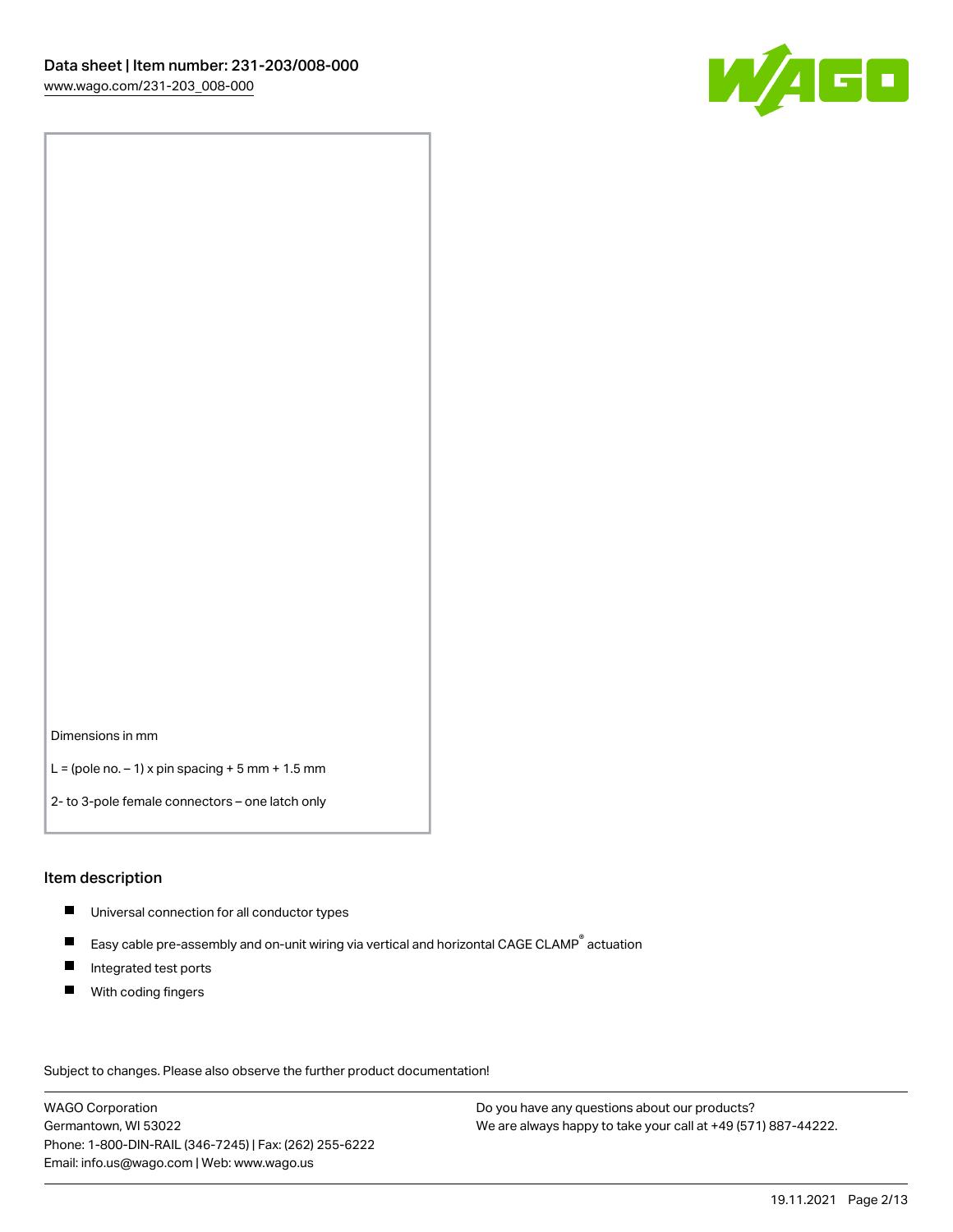

# Data Notes

| Safety information 1 | The MCS-MULTI CONNECTION SYSTEM includes connectors<br>without breaking capacity in accordance with DIN EN 61984. When<br>used as intended, these connectors must not be connected<br>/disconnected when live or under load. The circuit design should<br>ensure header pins, which can be touched, are not live when<br>unmated. |
|----------------------|-----------------------------------------------------------------------------------------------------------------------------------------------------------------------------------------------------------------------------------------------------------------------------------------------------------------------------------|
| Variants:            | Gold-plated or partially gold-plated contact surfaces<br>Other versions (or variants) can be requested from WAGO Sales or<br>configured at https://configurator.wago.com/                                                                                                                                                         |

# Electrical data

# IEC Approvals

| Ratings per                 | IEC/EN 60664-1                                                        |
|-----------------------------|-----------------------------------------------------------------------|
| Rated voltage (III / 3)     | 500 V                                                                 |
| Rated surge voltage (III/3) | 6 <sub>kV</sub>                                                       |
| Rated voltage (III/2)       | 630 V                                                                 |
| Rated surge voltage (III/2) | 6 <sub>kV</sub>                                                       |
| Nominal voltage (II/2)      | 1000V                                                                 |
| Rated surge voltage (II/2)  | 6 <sub>kV</sub>                                                       |
| Rated current               | 16A                                                                   |
| Legend (ratings)            | $(III / 2)$ $\triangle$ Overvoltage category III / Pollution degree 2 |

# UL Approvals

| Approvals per                  | UL 1059 |
|--------------------------------|---------|
| Rated voltage UL (Use Group B) | 300 V   |
| Rated current UL (Use Group B) | 15 A    |
| Rated voltage UL (Use Group D) | 300 V   |
| Rated current UL (Use Group D) | 10 A    |

# Ratings per UL

| Rated voltage UL 1977 | 600 V         |
|-----------------------|---------------|
| Rated current UL 1977 | $\sim$ $\sim$ |

# CSA Approvals

Approvals per CSA

Subject to changes. Please also observe the further product documentation!

| <b>WAGO Corporation</b>                                | Do you have any questions about our products?                 |
|--------------------------------------------------------|---------------------------------------------------------------|
| Germantown, WI 53022                                   | We are always happy to take your call at +49 (571) 887-44222. |
| Phone: 1-800-DIN-RAIL (346-7245)   Fax: (262) 255-6222 |                                                               |
| Email: info.us@wago.com   Web: www.wago.us             |                                                               |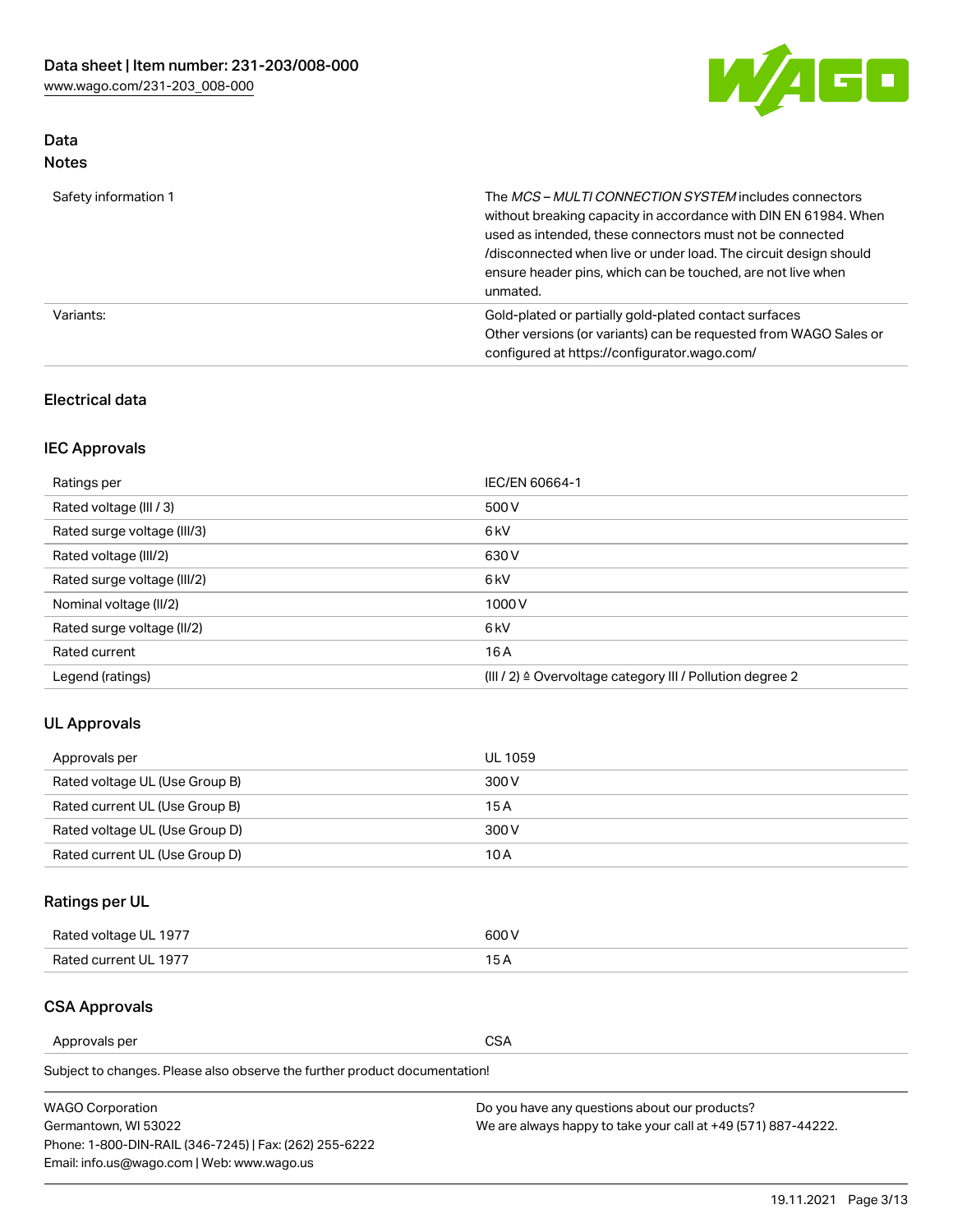

| Rated voltage CSA (Use Group B) | 300 V |
|---------------------------------|-------|
| Rated current CSA (Use Group B) | 15 A  |
| Rated voltage CSA (Use Group D) | 300 V |
| Rated current CSA (Use Group D) | 10 A  |

### Connection data

| Total number of connection points |  |
|-----------------------------------|--|
| Total number of potentials        |  |
| Number of connection types        |  |
| Number of levels                  |  |

### Connection 1

| Connection technology                             | CAGE CLAMP <sup>®</sup>                 |
|---------------------------------------------------|-----------------------------------------|
| Actuation type                                    | Operating tool                          |
| Solid conductor                                   | $0.082.5$ mm <sup>2</sup> / 28  12 AWG  |
| Fine-stranded conductor                           | $0.08$ 2.5 mm <sup>2</sup> / 28  12 AWG |
| Fine-stranded conductor; with insulated ferrule   | $0.251.5$ mm <sup>2</sup>               |
| Fine-stranded conductor; with uninsulated ferrule | $0.252.5$ mm <sup>2</sup>               |
| Strip length                                      | 89 mm / 0.31  0.35 inch                 |
| Number of poles                                   | 3                                       |
| Conductor entry direction to mating direction     | 0°                                      |

# Physical data

| Pin spacing             | 7.5 mm / 0.295 inch   |
|-------------------------|-----------------------|
| Width                   | 21.5 mm / 0.846 inch  |
| Height                  | 18.8 mm / 0.74 inch   |
| Height from the surface | 14.3 mm / 0.563 inch  |
| Depth                   | 26.45 mm / 1.041 inch |

### Mechanical data

| Housing sheet thickness | $0.61.2$ mm $/0.0240.047$ inch |
|-------------------------|--------------------------------|
| Mounting type           | Snap-in foot                   |
| Mounting type           | Panel mounting                 |

## Plug-in connection

Contact type (pluggable connector) example a set of the Female connector/socket

Subject to changes. Please also observe the further product documentation!

| WAGO Corporation                                       |  |
|--------------------------------------------------------|--|
| Germantown. WI 53022                                   |  |
| Phone: 1-800-DIN-RAIL (346-7245)   Fax: (262) 255-6222 |  |
| Email: info.us@wago.com   Web: www.wago.us             |  |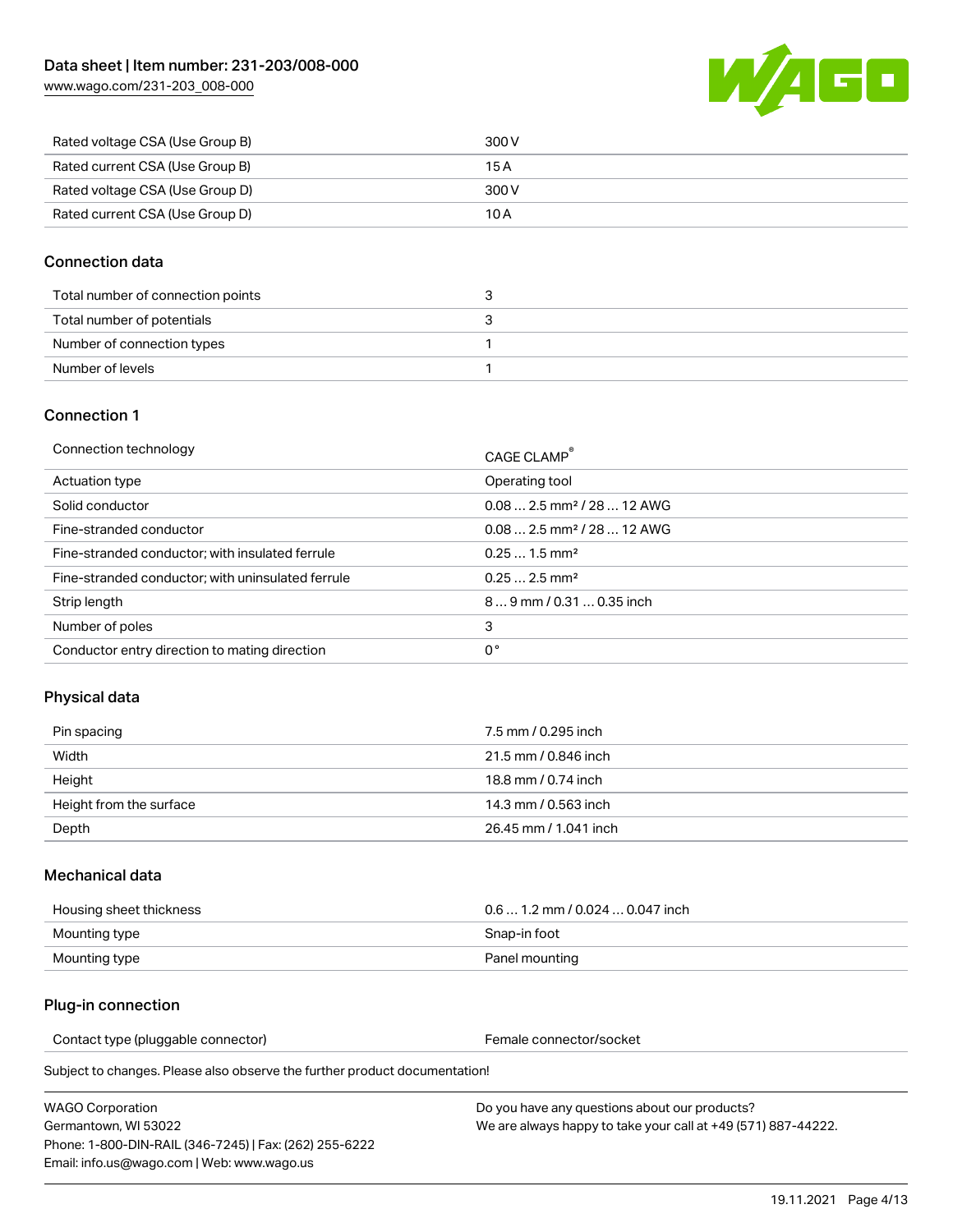

| Connector (connection type)   | for conductor |
|-------------------------------|---------------|
| Mismating protection          | No            |
| Locking of plug-in connection | Without       |

### Material data

| Color                       | gray                              |
|-----------------------------|-----------------------------------|
| Material group              |                                   |
| Insulation material         | Polyamide (PA66)                  |
| Flammability class per UL94 | V0                                |
| Clamping spring material    | Chrome nickel spring steel (CrNi) |
| Contact material            | Copper alloy                      |
| Contact plating             | tin-plated                        |
| Fire load                   | $0.103$ MJ                        |
| Weight                      | 6.3 <sub>g</sub>                  |
|                             |                                   |

### Environmental requirements

| Limit temperature range<br>. | $-60+85 °C$ |
|------------------------------|-------------|
|------------------------------|-------------|

### Commercial data

| Product Group         | 3 (Multi Conn. System) |
|-----------------------|------------------------|
| PU (SPU)              | 100 Stück              |
| Packaging type        | box                    |
| Country of origin     | DE                     |
| <b>GTIN</b>           | 4044918374736          |
| Customs tariff number | 8536694040             |

### Approvals / Certificates

#### Country specific Approvals

| Logo | Approval                                                                   | <b>Additional Approval Text</b> | Certificate<br>name |
|------|----------------------------------------------------------------------------|---------------------------------|---------------------|
|      | <b>CB</b><br><b>DEKRA Certification B.V.</b>                               | IEC 61984                       | NL-39756            |
|      | <b>CSA</b><br><b>DEKRA Certification B.V.</b>                              | C <sub>22.2</sub>               | 1466354             |
|      | <b>KEMA/KEUR</b><br>DEKRA Certification B.V.                               | EN 61984                        | 2190761.01          |
|      | Subject to changes. Please also observe the further product documentation! |                                 |                     |

WAGO Corporation Germantown, WI 53022 Phone: 1-800-DIN-RAIL (346-7245) | Fax: (262) 255-6222 Email: info.us@wago.com | Web: www.wago.us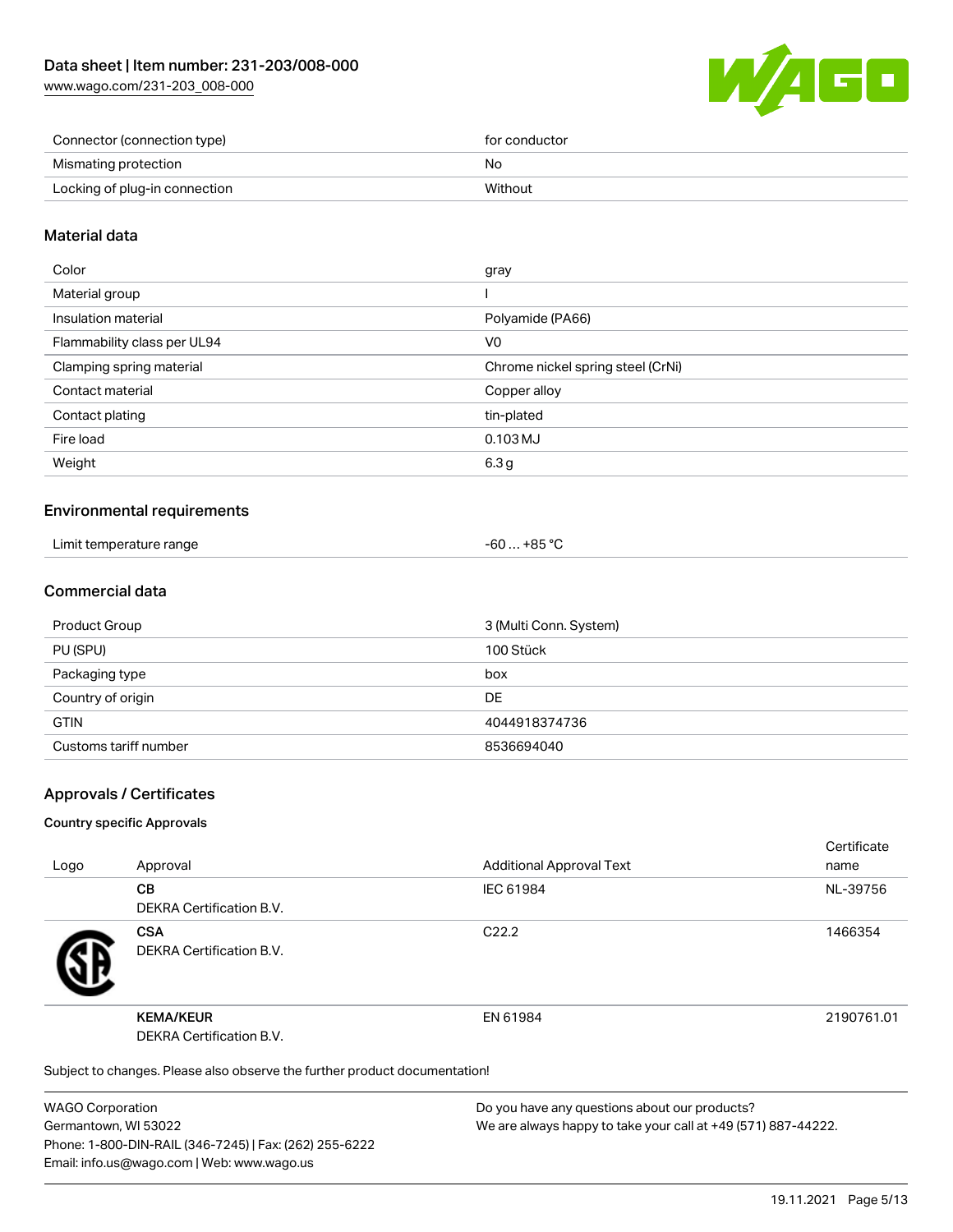



#### Ship Approvals

| Logo                     | Approval                                                | <b>Additional Approval Text</b> | Certificate<br>name                |
|--------------------------|---------------------------------------------------------|---------------------------------|------------------------------------|
| ABS                      | <b>ABS</b><br>American Bureau of Shipping               | $\overline{\phantom{a}}$        | $19 -$<br>HG1869876-<br><b>PDA</b> |
| <b>BUNEAU</b><br>Veritas | BV<br>Bureau Veritas S.A.                               | IEC 60998                       | 11915/D0<br>BV                     |
|                          | <b>DNV GL</b><br>Det Norske Veritas, Germanischer Lloyd | $\qquad \qquad \blacksquare$    | TAE000016Z                         |
| <b>UL-Approvals</b>      |                                                         |                                 |                                    |
| Logo                     | Approval                                                | <b>Additional Approval Text</b> | Certificate<br>name                |
|                          | <b>UR</b><br>Underwriters Laboratories Inc.             | UL 1059                         | E45172                             |
|                          | <b>UR</b><br>Underwriters Laboratories Inc.             | <b>UL 1977</b>                  | E45171                             |

#### **Counterpart**



### Item no.731-603

1-conductor male connector; CAGE CLAMP®; 2.5 mm²; Pin spacing 7.5 mm; 3-pole; 2,50 mm²; gray [www.wago.com/731-603](https://www.wago.com/731-603)

#### Optional accessories

#### Testing accessories

Testing accessories

Subject to changes. Please also observe the further product documentation!

WAGO Corporation Germantown, WI 53022 Phone: 1-800-DIN-RAIL (346-7245) | Fax: (262) 255-6222 Email: info.us@wago.com | Web: www.wago.us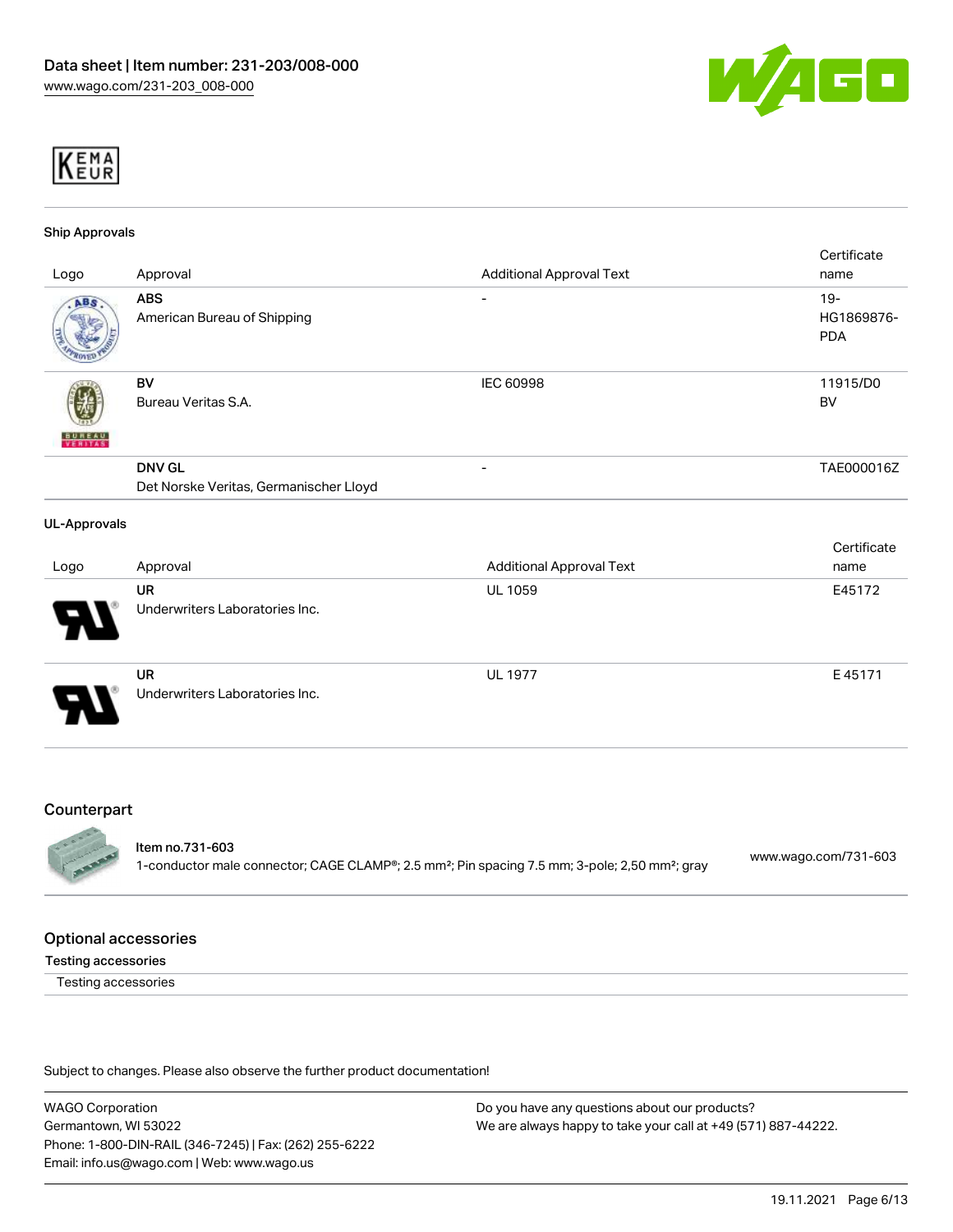Email: info.us@wago.com | Web: www.wago.us

[www.wago.com/231-203\\_008-000](http://www.wago.com/231-203_008-000)



Item no.: 210-136 Test plug; 2 mm Ø; with 500 mm cable



[www.wago.com/210-136](http://www.wago.com/210-136)

|                         | Item no.: 231-662                                                                                       |                                                               |                                  |
|-------------------------|---------------------------------------------------------------------------------------------------------|---------------------------------------------------------------|----------------------------------|
|                         | Test plugs for female connectors; for 7.5 mm and 7.62 mm pin spacing; 2,50 mm <sup>2</sup> ; light gray |                                                               | www.wago.com/231-662             |
| Insulations stops       |                                                                                                         |                                                               |                                  |
| Insulation stop         |                                                                                                         |                                                               |                                  |
|                         | Item no.: 231-673                                                                                       |                                                               |                                  |
|                         | Insulation stop; 0.08-0.2 mm <sup>2</sup> / 0.2 mm <sup>2</sup> "s"; white                              |                                                               | www.wago.com/231-673             |
|                         |                                                                                                         |                                                               |                                  |
|                         | Item no.: 231-674                                                                                       |                                                               |                                  |
|                         | Insulation stop; 0.25 - 0.5 mm <sup>2</sup> ; light gray                                                |                                                               | www.wago.com/231-674             |
| LLEL                    |                                                                                                         |                                                               |                                  |
|                         | Item no.: 231-675                                                                                       |                                                               |                                  |
|                         | Insulation stop; 0.75 - 1 mm <sup>2</sup> ; dark gray                                                   |                                                               | www.wago.com/231-675             |
|                         |                                                                                                         |                                                               |                                  |
| <b>Strain relief</b>    |                                                                                                         |                                                               |                                  |
| Strain relief housing   |                                                                                                         |                                                               |                                  |
|                         | Item no.: 232-663                                                                                       |                                                               |                                  |
|                         | Strain relief housing; gray                                                                             |                                                               | www.wago.com/232-663             |
| Marking accessories     |                                                                                                         |                                                               |                                  |
| Marking strip           |                                                                                                         |                                                               |                                  |
|                         | Item no.: 210-331/750-202                                                                               |                                                               |                                  |
|                         | Marking strips; as a DIN A4 sheet; MARKED; 1-16 (100x); Height of marker strip: 2.3 mm/0.091 in; Strip  |                                                               | www.wago.com/210-331<br>/750-202 |
|                         | length 182 mm; Horizontal marking; Self-adhesive; white                                                 |                                                               |                                  |
|                         | Item no.: 210-332/750-020                                                                               |                                                               |                                  |
|                         | Marking strips; as a DIN A4 sheet; MARKED; 1-20 (80x); Height of marker strip: 3 mm; Strip length 182   |                                                               | www.wago.com/210-332<br>/750-020 |
|                         | mm; Horizontal marking; Self-adhesive; white                                                            |                                                               |                                  |
| Mounting adapter        |                                                                                                         |                                                               |                                  |
| Mounting accessories    |                                                                                                         |                                                               |                                  |
|                         | Item no.: 209-148                                                                                       |                                                               |                                  |
|                         | Multi mounting adapter; for DIN-35 rail; 25 mm wide; gray                                               |                                                               | www.wago.com/209-148             |
|                         |                                                                                                         |                                                               |                                  |
| Mounting                |                                                                                                         |                                                               |                                  |
| Mounting accessories    |                                                                                                         |                                                               |                                  |
|                         | Item no.: 209-137                                                                                       |                                                               | www.wago.com/209-137             |
|                         | Mounting adapter; can be used as end stop; 6.5 mm wide; gray                                            |                                                               |                                  |
| <b>Tools</b>            |                                                                                                         |                                                               |                                  |
|                         | Subject to changes. Please also observe the further product documentation!                              |                                                               |                                  |
| <b>WAGO Corporation</b> |                                                                                                         | Do you have any questions about our products?                 |                                  |
| Germantown, WI 53022    |                                                                                                         | We are always happy to take your call at +49 (571) 887-44222. |                                  |
|                         | Phone: 1-800-DIN-RAIL (346-7245)   Fax: (262) 255-6222                                                  |                                                               |                                  |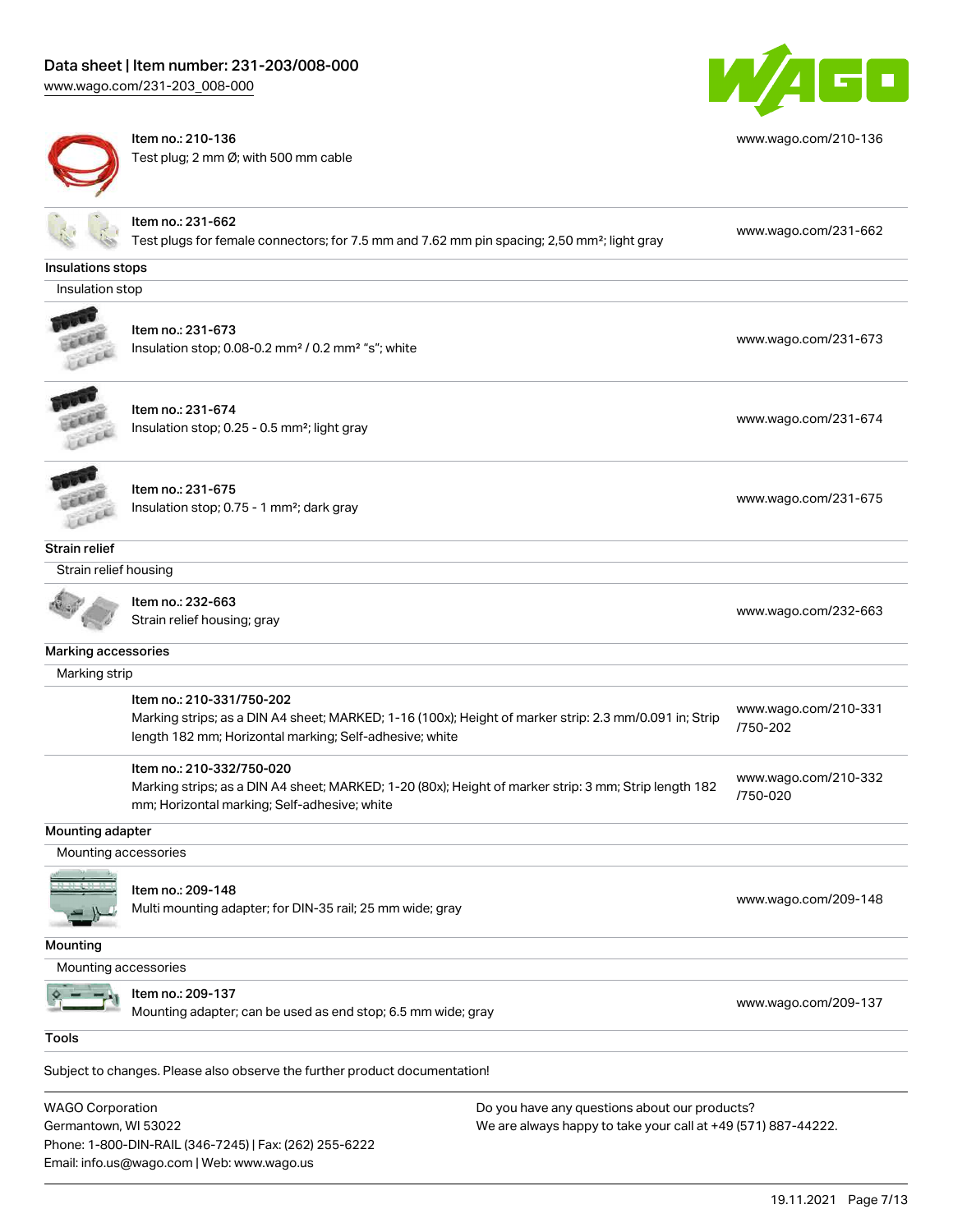

| Operating tool  |                                                                                                    |                      |
|-----------------|----------------------------------------------------------------------------------------------------|----------------------|
|                 | Item no.: 231-159                                                                                  | www.wago.com/231-159 |
|                 | Operating tool; natural                                                                            |                      |
|                 | Item no.: 231-231                                                                                  | www.wago.com/231-231 |
|                 | Combination operating tool; red                                                                    |                      |
|                 | Item no.: 210-657                                                                                  |                      |
|                 | Operating tool; Blade: 3.5 x 0.5 mm; with a partially insulated shaft; short; multicoloured        | www.wago.com/210-657 |
|                 | Item no.: 210-720                                                                                  |                      |
|                 | Operating tool; Blade: 3.5 x 0.5 mm; with a partially insulated shaft; multicoloured               | www.wago.com/210-720 |
|                 | Item no.: 231-131                                                                                  |                      |
|                 | Operating tool; made of insulating material; 1-way; loose; white                                   | www.wago.com/231-131 |
|                 |                                                                                                    |                      |
|                 | Item no.: 231-291                                                                                  |                      |
|                 | Operating tool; made of insulating material; 1-way; loose; red                                     | www.wago.com/231-291 |
| Cover           |                                                                                                    |                      |
| Cover           |                                                                                                    |                      |
|                 | Item no.: 231-668                                                                                  |                      |
|                 | Lockout caps; for covering unused clamping units; gray                                             | www.wago.com/231-668 |
| <b>Ferrules</b> |                                                                                                    |                      |
| Ferrule         |                                                                                                    |                      |
|                 | Item no.: 216-101                                                                                  |                      |
|                 | Ferrule; Sleeve for 0.5 mm <sup>2</sup> / AWG 22; uninsulated; electro-tin plated; silver-colored  | www.wago.com/216-101 |
|                 | Item no.: 216-104                                                                                  |                      |
|                 | Ferrule; Sleeve for 1.5 mm <sup>2</sup> / AWG 16; uninsulated; electro-tin plated; silver-colored  | www.wago.com/216-104 |
|                 |                                                                                                    |                      |
|                 | Item no.: 216-106                                                                                  | www.wago.com/216-106 |
|                 | Ferrule; Sleeve for 2.5 mm <sup>2</sup> / AWG 14; uninsulated; electro-tin plated; silver-colored  |                      |
|                 | Item no.: 216-102                                                                                  | www.wago.com/216-102 |
|                 | Ferrule; Sleeve for 0.75 mm <sup>2</sup> / AWG 20; uninsulated; electro-tin plated; silver-colored |                      |
|                 | Item no.: 216-103                                                                                  |                      |
|                 | Ferrule; Sleeve for 1 mm <sup>2</sup> / AWG 18; uninsulated; electro-tin plated                    | www.wago.com/216-103 |
|                 | Item no.: 216-123                                                                                  |                      |
|                 | Ferrule; Sleeve for 1 mm <sup>2</sup> / AWG 18; uninsulated; electro-tin plated; silver-colored    | www.wago.com/216-123 |
|                 | Item no.: 216-122                                                                                  |                      |
|                 | Ferrule; Sleeve for 0.75 mm <sup>2</sup> / AWG 20; uninsulated; electro-tin plated; silver-colored | www.wago.com/216-122 |
|                 | Item no.: 216-124                                                                                  |                      |
|                 | Ferrule; Sleeve for 1.5 mm <sup>2</sup> / AWG 16; uninsulated; electro-tin plated                  | www.wago.com/216-124 |
|                 |                                                                                                    |                      |

WAGO Corporation Germantown, WI 53022 Phone: 1-800-DIN-RAIL (346-7245) | Fax: (262) 255-6222 Email: info.us@wago.com | Web: www.wago.us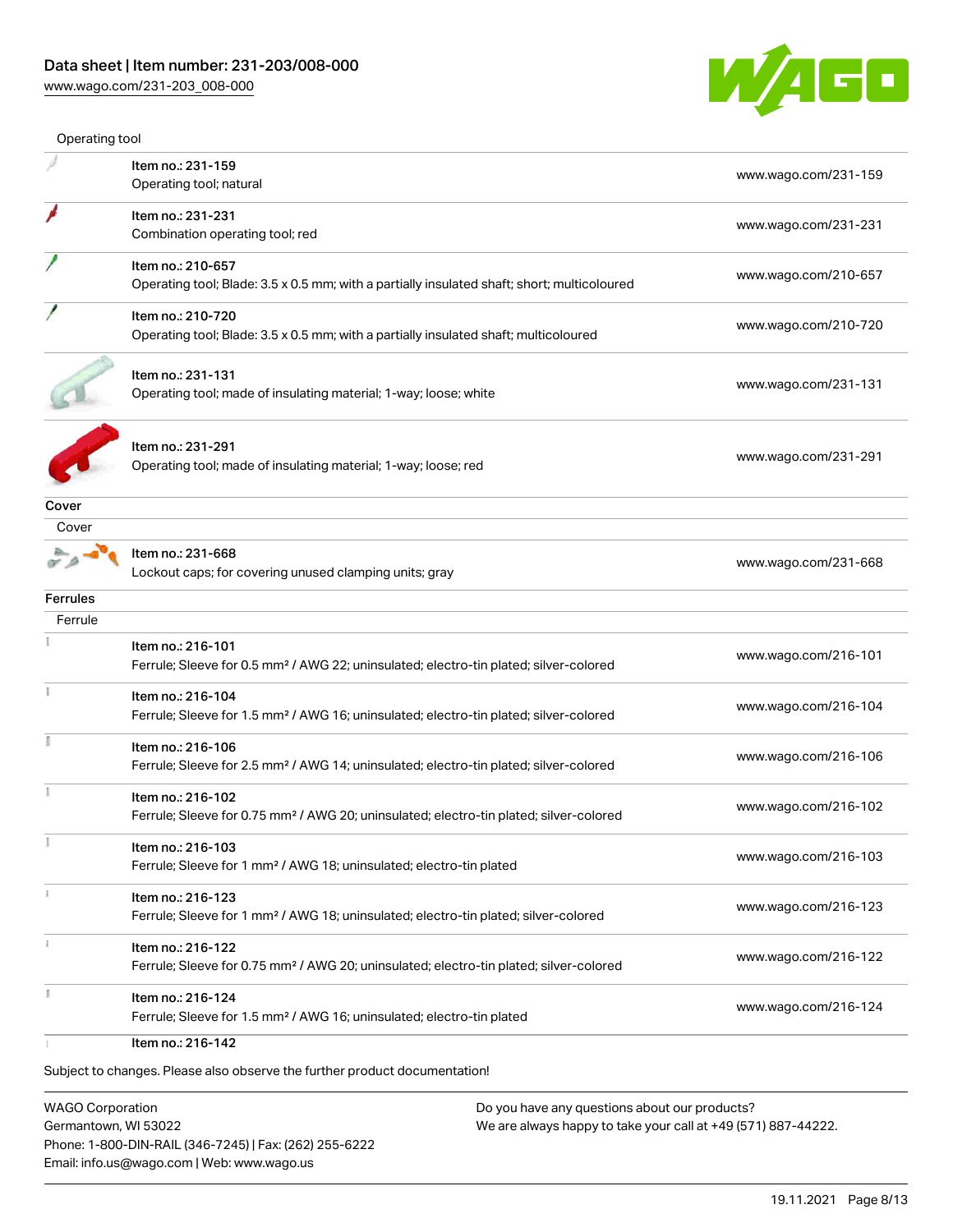

|   | Item no.: 216-221                                                                                                                                                                                 | www.wago.com/216-221 |
|---|---------------------------------------------------------------------------------------------------------------------------------------------------------------------------------------------------|----------------------|
|   | Item no.: 216-222<br>Ferrule; Sleeve for 0.75 mm <sup>2</sup> / 18 AWG; insulated; electro-tin plated; gray                                                                                       | www.wago.com/216-222 |
|   | Item no.: 216-242<br>Ferrule; Sleeve for 0.75 mm <sup>2</sup> / 18 AWG; insulated; electro-tin plated; electrolytic copper; gastight<br>crimped; acc. to DIN 46228, Part 4/09.90; gray            | www.wago.com/216-242 |
|   | Item no.: 216-241<br>Ferrule; Sleeve for 0.5 mm <sup>2</sup> / 20 AWG; insulated; electro-tin plated; electrolytic copper; gastight<br>crimped; acc. to DIN 46228, Part 4/09.90; white            | www.wago.com/216-241 |
|   | Item no.: 216-223<br>Ferrule; Sleeve for 1 mm <sup>2</sup> / AWG 18; insulated; electro-tin plated; red                                                                                           | www.wago.com/216-223 |
|   | Item no.: 216-201<br>Ferrule; Sleeve for 0.5 mm <sup>2</sup> / 20 AWG; insulated; electro-tin plated; white                                                                                       | www.wago.com/216-201 |
|   | Item no.: 216-144<br>Ferrule; Sleeve for 1.5 mm <sup>2</sup> / AWG 16; uninsulated; electro-tin plated; electrolytic copper; gastight<br>crimped; acc. to DIN 46228, Part 1/08.92; silver-colored | www.wago.com/216-144 |
|   | Item no.: 216-204<br>Ferrule; Sleeve for 1.5 mm <sup>2</sup> / AWG 16; insulated; electro-tin plated; black                                                                                       | www.wago.com/216-204 |
|   | Item no.: 216-151<br>Ferrule; Sleeve for 0.25 mm <sup>2</sup> / AWG 24; uninsulated; electro-tin plated                                                                                           | www.wago.com/216-151 |
|   | Item no.: 216-202<br>Ferrule; Sleeve for 0.75 mm <sup>2</sup> / 18 AWG; insulated; electro-tin plated; gray                                                                                       | www.wago.com/216-202 |
|   | Item no.: 216-203<br>Ferrule; Sleeve for 1 mm <sup>2</sup> / AWG 18; insulated; electro-tin plated; red                                                                                           | www.wago.com/216-203 |
| 1 | Item no.: 216-152<br>Ferrule; Sleeve for 0.34 mm <sup>2</sup> / AWG 24; uninsulated; electro-tin plated                                                                                           | www.wago.com/216-152 |
|   | Item no.: 216-141<br>Ferrule; Sleeve for 0.5 mm <sup>2</sup> / 20 AWG; uninsulated; electro-tin plated; electrolytic copper; gastight<br>crimped; acc. to DIN 46228, Part 1/08.92                 | www.wago.com/216-141 |
|   | Item no.: 216-131<br>Ferrule; Sleeve for 0.25 mm <sup>2</sup> / AWG 24; uninsulated; electro-tin plated; silver-colored                                                                           | www.wago.com/216-131 |
|   | Item no.: 216-143<br>Ferrule; Sleeve for 1 mm <sup>2</sup> / AWG 18; uninsulated; electro-tin plated; electrolytic copper; gastight<br>crimped; acc. to DIN 46228, Part 1/08.92                   | www.wago.com/216-143 |
|   | Item no.: 216-121<br>Ferrule; Sleeve for 0.5 mm <sup>2</sup> / AWG 22; uninsulated; electro-tin plated; silver-colored                                                                            | www.wago.com/216-121 |
|   | Item no.: 216-132<br>Ferrule; Sleeve for 0.34 mm <sup>2</sup> / AWG 24; uninsulated; electro-tin plated                                                                                           | www.wago.com/216-132 |
|   | Ferrule; Sleeve for 0.75 mm <sup>2</sup> / 18 AWG; uninsulated; electro-tin plated; electrolytic copper; gastight<br>crimped; acc. to DIN 46228, Part 1/08.92                                     | www.wago.com/216-142 |

WAGO Corporation Germantown, WI 53022 Phone: 1-800-DIN-RAIL (346-7245) | Fax: (262) 255-6222 Email: info.us@wago.com | Web: www.wago.us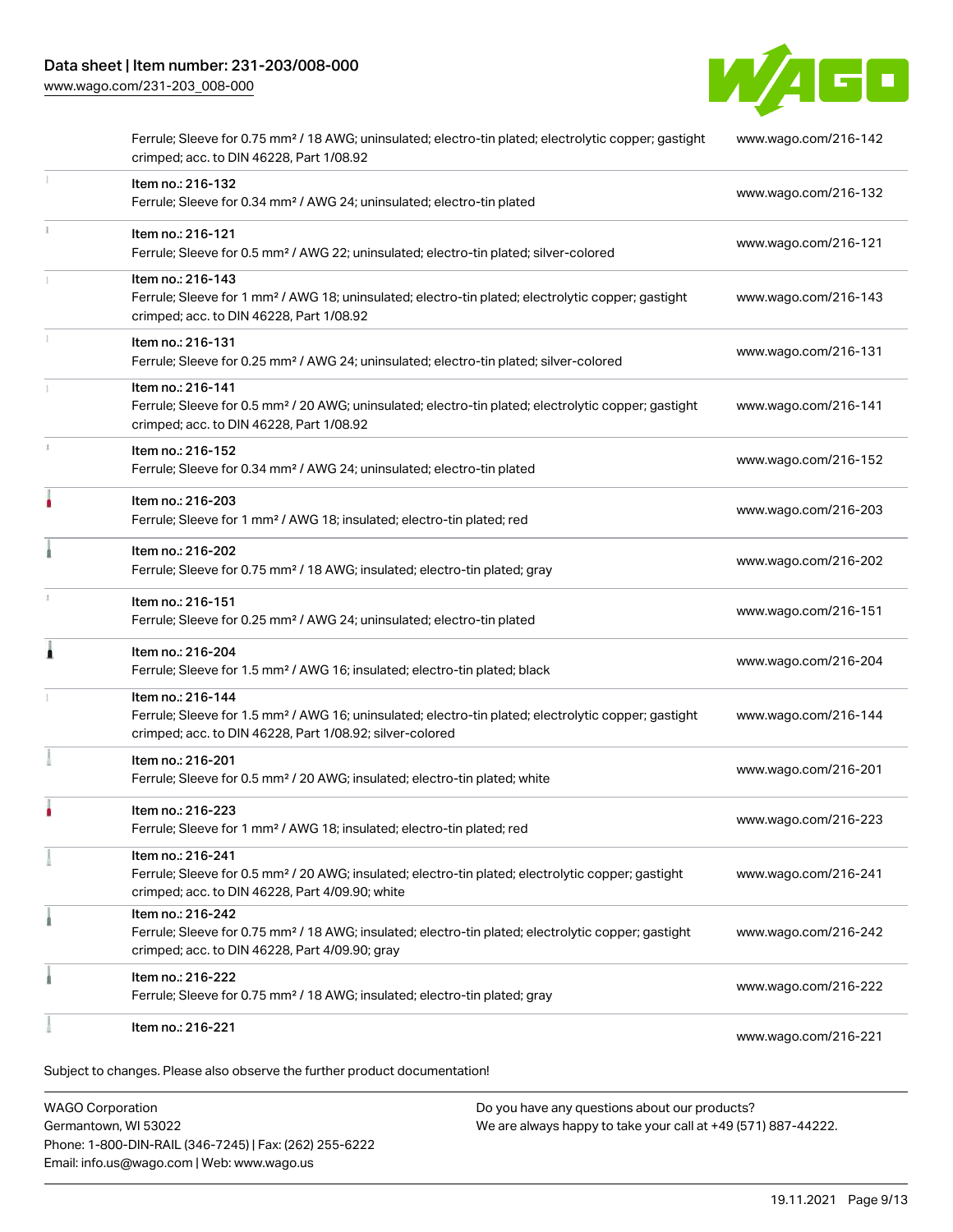

Ferrule; Sleeve for 0.5 mm² / 20 AWG; insulated; electro-tin plated; white

|   | Item no.: 216-224<br>Ferrule; Sleeve for 1.5 mm <sup>2</sup> / AWG 16; insulated; electro-tin plated; black                                                                                             | www.wago.com/216-224 |
|---|---------------------------------------------------------------------------------------------------------------------------------------------------------------------------------------------------------|----------------------|
|   | Item no.: 216-243<br>Ferrule; Sleeve for 1 mm <sup>2</sup> / AWG 18; insulated; electro-tin plated; electrolytic copper; gastight crimped; www.wago.com/216-243<br>acc. to DIN 46228, Part 4/09.90; red |                      |
|   | Item no.: 216-244<br>Ferrule; Sleeve for 1.5 mm <sup>2</sup> / AWG 16; insulated; electro-tin plated; electrolytic copper; gastight<br>crimped; acc. to DIN 46228, Part 4/09.90; black                  | www.wago.com/216-244 |
|   | Item no.: 216-263<br>Ferrule; Sleeve for 1 mm <sup>2</sup> / AWG 18; insulated; electro-tin plated; electrolytic copper; gastight crimped; www.wago.com/216-263<br>acc. to DIN 46228, Part 4/09.90; red |                      |
| ۸ | Item no.: 216-264<br>Ferrule; Sleeve for 1.5 mm <sup>2</sup> / AWG 16; insulated; electro-tin plated; electrolytic copper; gastight<br>crimped; acc. to DIN 46228, Part 4/09.90; black                  | www.wago.com/216-264 |
|   | Item no.: 216-284<br>Ferrule; Sleeve for 1.5 mm <sup>2</sup> / AWG 16; insulated; electro-tin plated; electrolytic copper; gastight<br>crimped; acc. to DIN 46228, Part 4/09.90; black                  | www.wago.com/216-284 |
|   | Item no.: 216-262<br>Ferrule; Sleeve for 0.75 mm <sup>2</sup> / 18 AWG; insulated; electro-tin plated; electrolytic copper; gastight<br>crimped; acc. to DIN 46228, Part 4/09.90; gray                  | www.wago.com/216-262 |
|   | Item no.: 216-301<br>Ferrule; Sleeve for 0.25 mm <sup>2</sup> / AWG 24; insulated; electro-tin plated; yellow                                                                                           | www.wago.com/216-301 |
|   | Item no.: 216-321<br>Ferrule; Sleeve for 0.25 mm <sup>2</sup> / AWG 24; insulated; electro-tin plated; yellow                                                                                           | www.wago.com/216-321 |
|   | Item no.: 216-322<br>Ferrule; Sleeve for 0.34 mm <sup>2</sup> / 22 AWG; insulated; electro-tin plated; green                                                                                            | www.wago.com/216-322 |
|   | Item no.: 216-302<br>Ferrule; Sleeve for 0.34 mm <sup>2</sup> / 22 AWG; insulated; electro-tin plated; green                                                                                            | www.wago.com/216-302 |
|   |                                                                                                                                                                                                         |                      |

### Downloads

**Documentation** 

| <b>Additional Information</b> |            |               |          |  |
|-------------------------------|------------|---------------|----------|--|
| Technical explanations        | 2019 Apr 3 | pdf<br>2.0 MB | Download |  |
|                               |            |               |          |  |
| <b>CAD files</b>              |            |               |          |  |
| CAD data                      |            |               |          |  |
| 2D/3D Models 231-203/008-000  |            | <b>URL</b>    | Download |  |
|                               |            |               |          |  |

Subject to changes. Please also observe the further product documentation!

| <b>WAGO Corporation</b>                                | Do you have any questions about our products?                 |
|--------------------------------------------------------|---------------------------------------------------------------|
| Germantown, WI 53022                                   | We are always happy to take your call at +49 (571) 887-44222. |
| Phone: 1-800-DIN-RAIL (346-7245)   Fax: (262) 255-6222 |                                                               |
| Email: info.us@wago.com   Web: www.wago.us             |                                                               |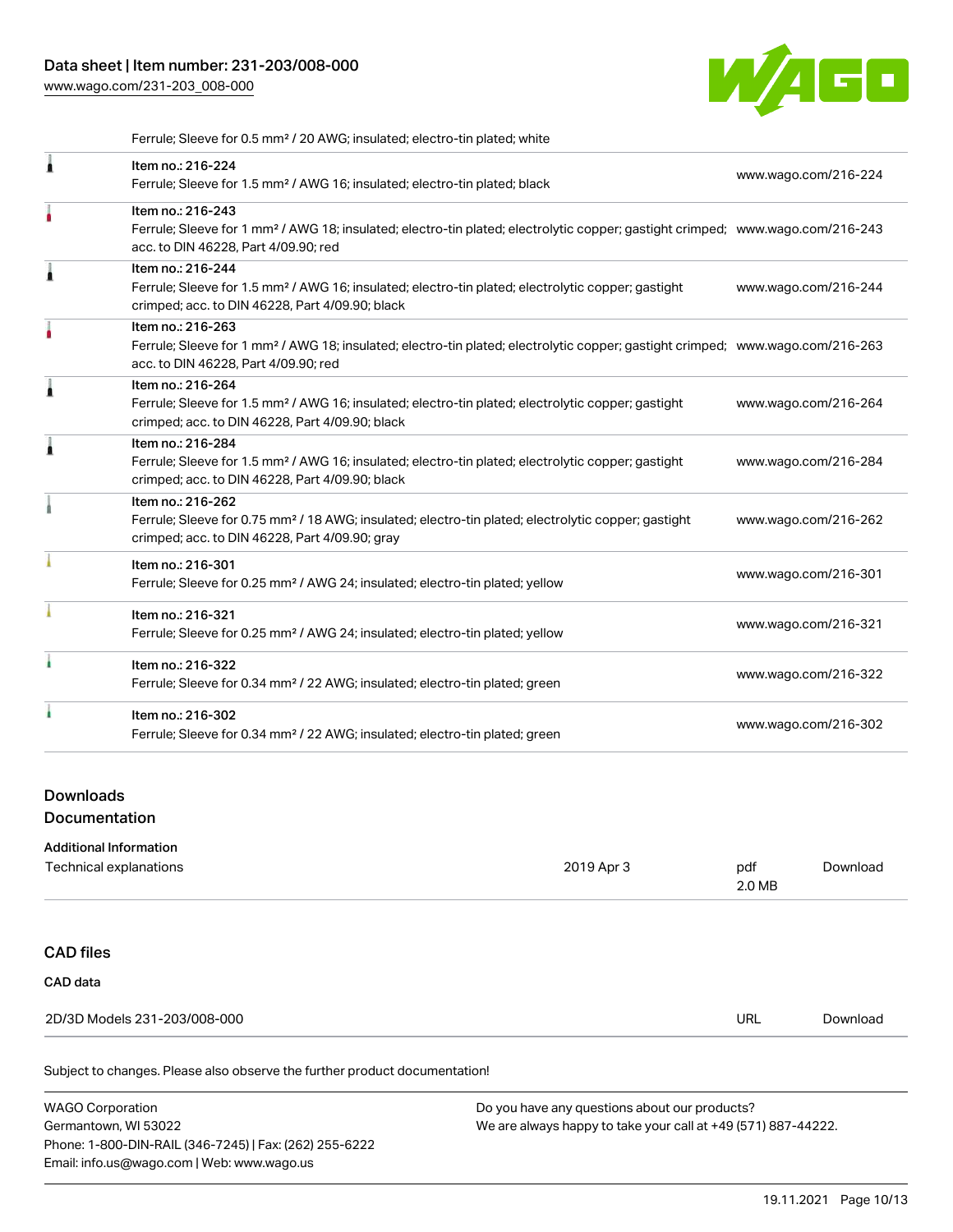

#### CAE data

| EPLAN Data Portal 231-203/008-000 | URL | Download |
|-----------------------------------|-----|----------|
| ZUKEN Portal 231-203/008-000      | URL | Download |
| EPLAN Data Portal 231-203/008-000 | URL | Download |

# Environmental Product Compliance

#### Compliance Search

| Environmental Product Compliance 231-203/008-000                                                          | URL | Download |
|-----------------------------------------------------------------------------------------------------------|-----|----------|
| 1-conductor female connector; CAGE CLAMP <sup>®</sup> ; 2.5 mm <sup>2</sup> ; Pin spacing 7.5 mm; 3-pole; |     |          |
| Snap-in mounting feet; 2,50 mm <sup>2</sup> ; gray                                                        |     |          |

#### Installation Notes



Inserting a conductor via 3.5 mm screwdriver – CAGE CLAMP® actuation parallel to conductor entry.



Inserting a conductor via 3.5 mm screwdriver – CAGE CLAMP® actuation perpendicular to conductor entry.



Inserting a conductor into CAGE CLAMP® unit via operating lever (231-291).

Subject to changes. Please also observe the further product documentation!

WAGO Corporation Germantown, WI 53022 Phone: 1-800-DIN-RAIL (346-7245) | Fax: (262) 255-6222 Email: info.us@wago.com | Web: www.wago.us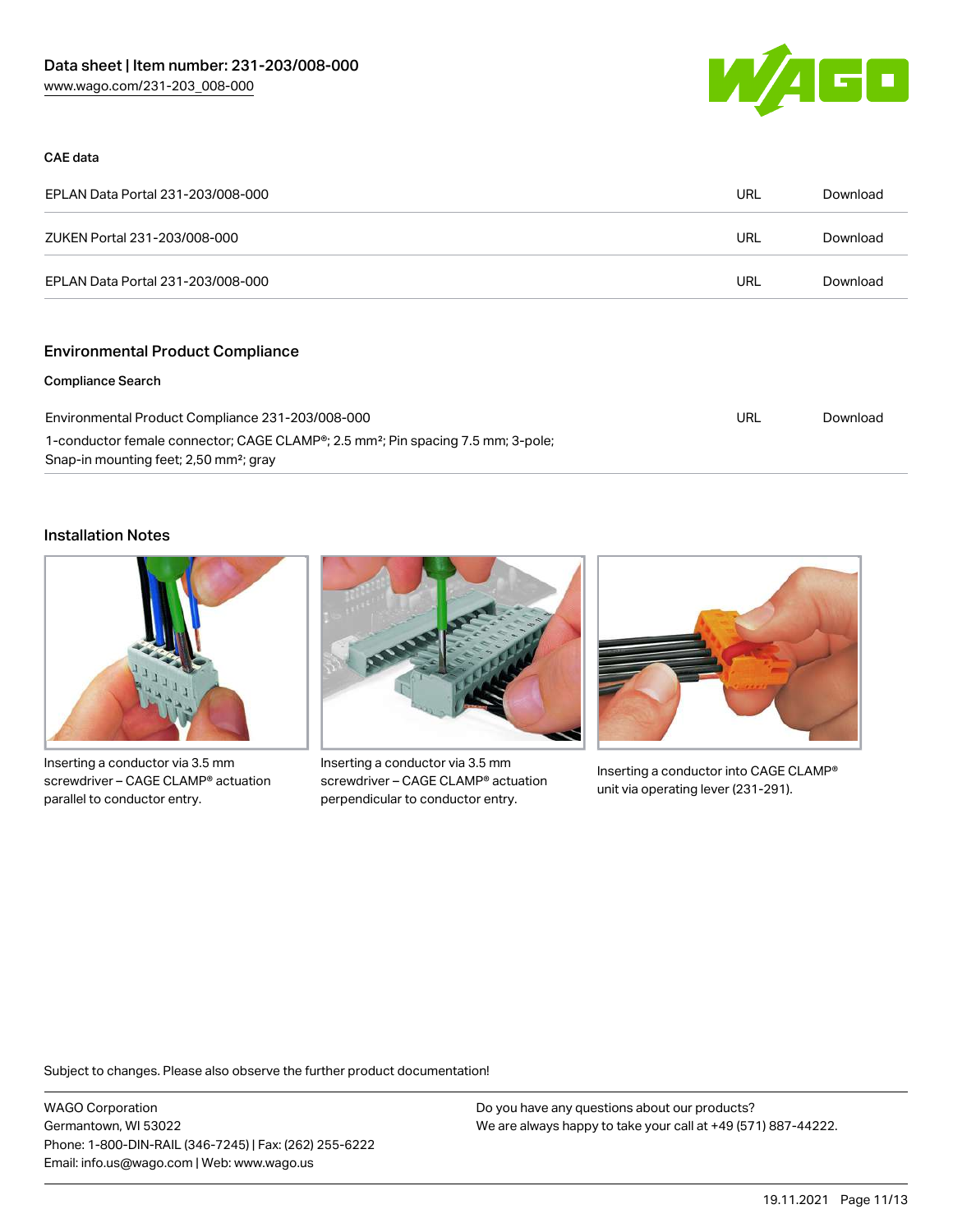



Inserting a conductor via operating tool.



Coding a female connector by removing coding finger(s).



Testing – female connector with CAGE CLAMP®

Integrated test ports for testing perpendicular to conductor entry via 2 or 2.3 mm Ø test plug

#### Installation

Subject to changes. Please also observe the further product documentation!

WAGO Corporation Germantown, WI 53022 Phone: 1-800-DIN-RAIL (346-7245) | Fax: (262) 255-6222 Email: info.us@wago.com | Web: www.wago.us